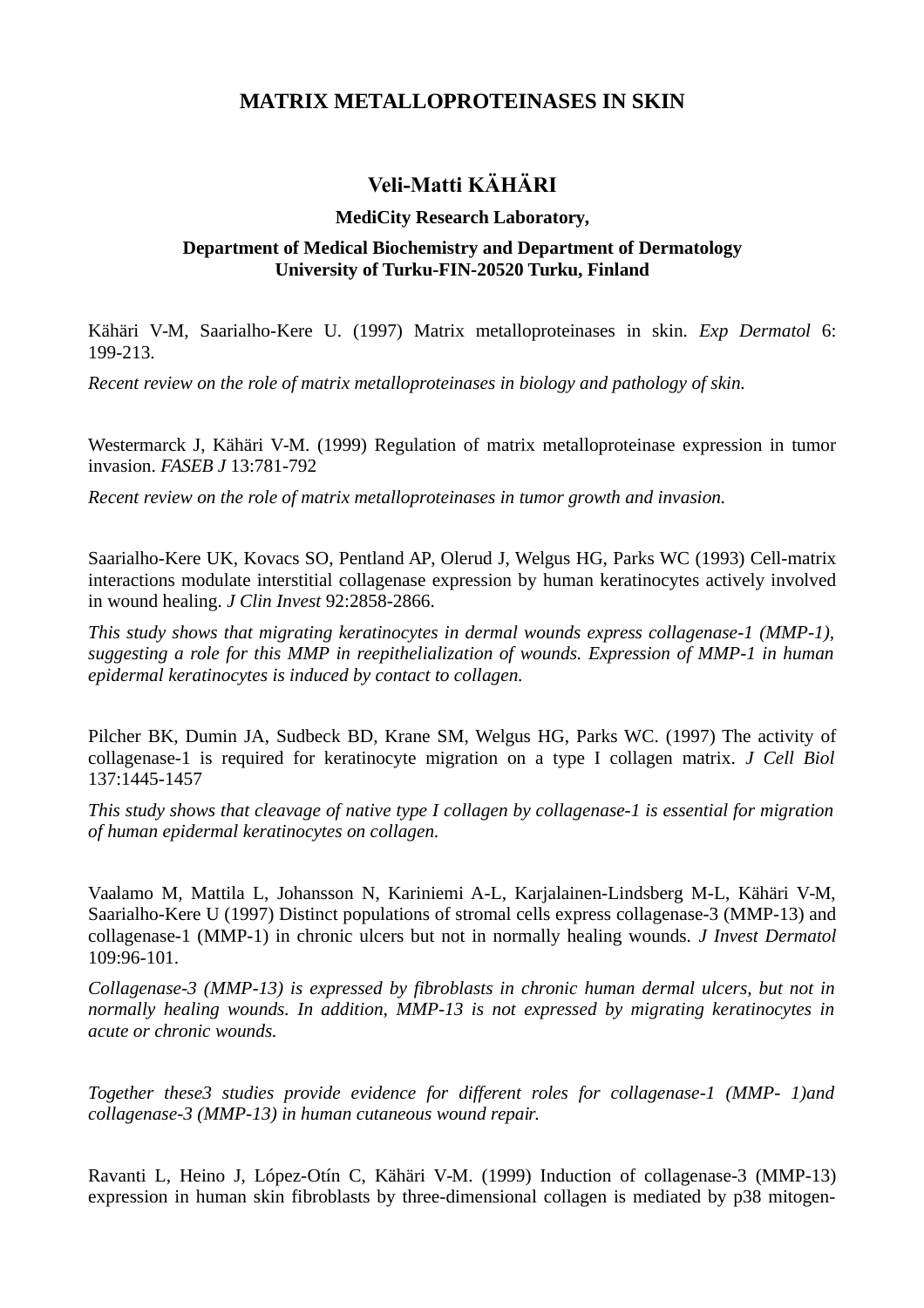activated protein kinase. *J Biol Chem* 74:2446-2455.

*Collagenase-3 (MMP-13) is expressed by human skin fibroblasts only when they are cultured within collagen gel, but not when cultured in monolayer on plastic. The induction of MMP-13 expression in dermal fibroblasts is dependent on activity of p38 mitogen activated protein kinase. These results provide further evidence for entirely different regulation of the expression of collagenase-1 and collagenase-3 in human skin fibroblasts, suggesting a distinct role for them in biology and pathology.*

Fisher GJ, Datta SC, Talwar HS, Wang ZQ, Varani J, Kang S, Voorhees JJ. (1996) Molecular basis of sun-induced premature skin ageing and retinoid antagonism. *Nature* 379:335-9

*UVB, even in doses too low to cause erythema induced expression of collagenase-1 (MMP-1), stromelysin-1 (MMP-3), and 92-kDa gelatinase (MMP-9) in normal human epidermis in vivo. Interestingly, induction of MMP-1, MMP-3, and MMP-9 by UVB was potently prevented by topical all-trans-retinoic acid without inhibition of erythema.*

Fisher GJ, Wang ZQ, Datta SC, Varani J, Kang S, Voorhees JJ. (1997) Pathophysiology of premature skin ageing induced by ultraviolet light. *New Engl J Med* 337:1419-1428.

*A single exposure to UV irradiation results in prolonged induction of collagenase-1 (MMP-1) stromelysin-1 (MMP-3) and gelatinase-B (MMP-9) expression and collagenase and gelatinase activities in human skin. This effect was inhibited by topical retinoic acid.* 

*Together these two reports provide evidence that development of "solar scar" due to repeated exposure to sunlight may be mediated by induction of MMPs by UVB in epidermal keratinocytes.* 

Liu Z, Shipley JM, Vu TH, Zhou X, Diaz LA, Werb Z, Senior RM. (1998) Gelatinase B-deficient mice are resistant to experimental bullous pemphigoid. *J Exp Med* 188:475-482

*This study shows that development of blisters in mouse skin induced by sera from patients with bullous pemphigoid is dependent on the presence of gelatinase B (MMP- 9).*

Wang M, Qin X, Mudgett JS, Ferguson TA, Senior RM, Welgus HG. (1999) Matrix metalloproteinase deficiencies affect contact hypersensitivity: stromelysin-1 deficiency prevents the response and gelatinase B deficiency prolongs the response. *Proc Natl Acad Sci U S A* 96:6885-9

*Development of contact hypersensitivity in mice requires the presence of stromelysin-1 (MMP-3), whereas clearance of hypersensitivity induced dermatitis is dependent on gelatinase-B (MMP-9).* 

*Together these two papers provide new insight into the role of MMPs in cutaneous inflammation.*

Johansson N., J. Westermarck, S. Leppä, L. Häkkinen, L. Koivisto, C. López-Otín, J. Peltonen, J. Heino, and V.-M. Kähäri. 1997. Collagenase-3 (Matrix metalloproteinase-13) gene expression by HaCaT keratinocytes is enhanced by tumor necrosis factor-a and transforming growth factor-b. *Cell Growth Differ* 8:243-250.

*Collagenase-3 (MMP-13) is expressed by transformed human epidermal keratinocytes, but not by normal human epidermal keratinocytes in culture.*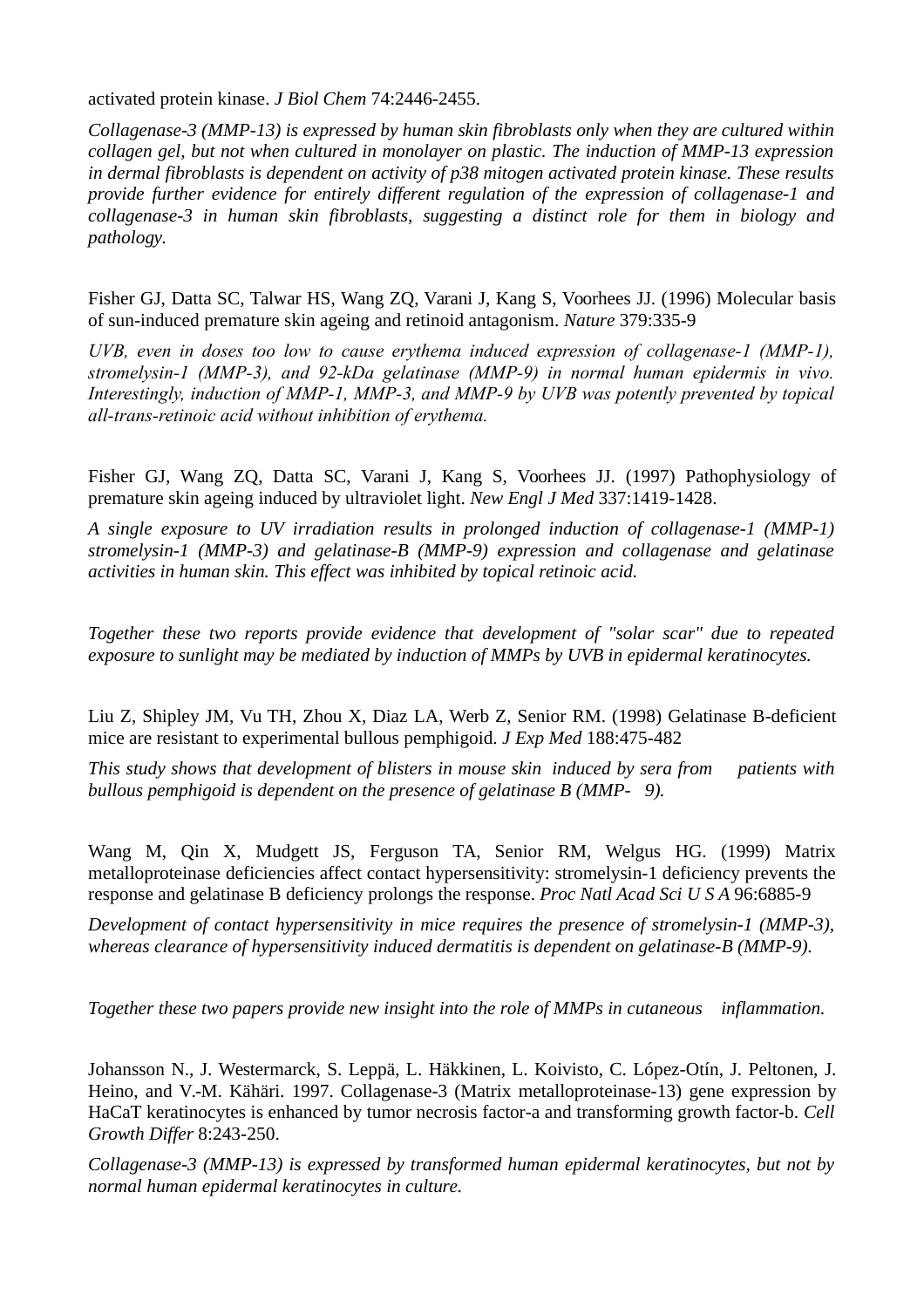Johansson N, Airola K, Grénman R, Kariniemi A-L, Saarialho-Kere U, Kähäri V-M. (1997) Expression of collagenase-3 (matrix metalloproteinase-13) in squamous cell carcinomas of the head and neck. *Am. J Pathol* 151:499-508.

*Human collagenase-3 (MP-13) is specifically induced in tumor cells of squamous cell carcinomas of the head and neck, and the level of expression correlates with the invasion capacity of the tumors.*

Airola K, Johansson N, Kariniemi A-L, Kähäri V-M, Saarialho-Kere U. (1997) Human collagenase-3 is expressed in malignant squamous epithelium of the skin. *J Invest Dermatol* 109:225-231.

*Human collagenase-3 is expressed by tumor cells in cutaneous squamous cell carcinomas and basal cell carcinomas, but not by keratinocytes in premalignant lesion of skin indicating that this MMP serves as a marker for keratinocyte transformation.* 

Johansson N, Vaalamo M, Grénman S, Hietanen S, Klemi P, Saarialho-Kere U, Kähäri V-M. (1999) Collagenase-3 (MMP-13) is expressed by tumor cells in invasive vulvar squamous cell carcinomas. *Am J Pathol*154:469-48

*Human collagenase-3 (MMP-13) is specifically expressed by tumor cells in squamous cell carcinomas of vulva, and the expression correlates with the invasion capacity of the tumors.*

*Together these 4 papers identify collagenase-3 (MMP-13) as a marker for keratinocyte transformation and invasion of squamous cell carcinomas of the head and neck and vulva.*

Johansson N, Ala-aho R, Uitto V-J, Grénman R, Fusenig NE, López-Otín C, Kähäri V-M. (1999) Expression of collagenase-3 (MMP-13) and collagenase-1 (MMP-1 by transformed keratinocytes is dependent on the activity of p38 mitogen-activated protein kinase. *J Cell Sci* (In press).

*Expression of collagenase-3 (MMP-13), collagenase-1 (MMP-1) and gelatinase-B (MMP-9) in transformed keratinocytes and squamous cell carcinoma cells is dependent on activity of p38 mitogen activated protein kinase (MAPK). In addition, inhibition of p38 activity potently inhibits invasion of transformed keratinocytes through collagen and Matrigel.*

Reunanen N, Westermarck J, Häkkinen L, Holmström T, Elo I, Eriksson J, Kähäri V-M. (1998) Enhancement of fibroblast collagenase-1 (MMP-1) gene expression by ceramide is mediated by extracellular signal-regulated and stress-activated protein kinase pathways. *J Biol Chem* 273:5137-5145.

*Induction of collagenase-1 (MMP-1) expression in human skin fibroblasts by cytokine-activated ceramide pathway is mediated by coordinate activation of extracellular signal-regulated kinase, Jun N-terminal kinase and p38 mitogen-activated protein kinase pathways.*

*Together these observations show that p38 MAPK plays an important role in the control of proteolytic activity of cells.*

Mattila L, Airola K, Ahonen M, Hietarinta M, Black C, Saarialho-Kere U, Kähäri V-M (1998) Activation of tissue inhibitor of metalloproteinases-3 (TIMP-3) mRNA expression in scleroderma